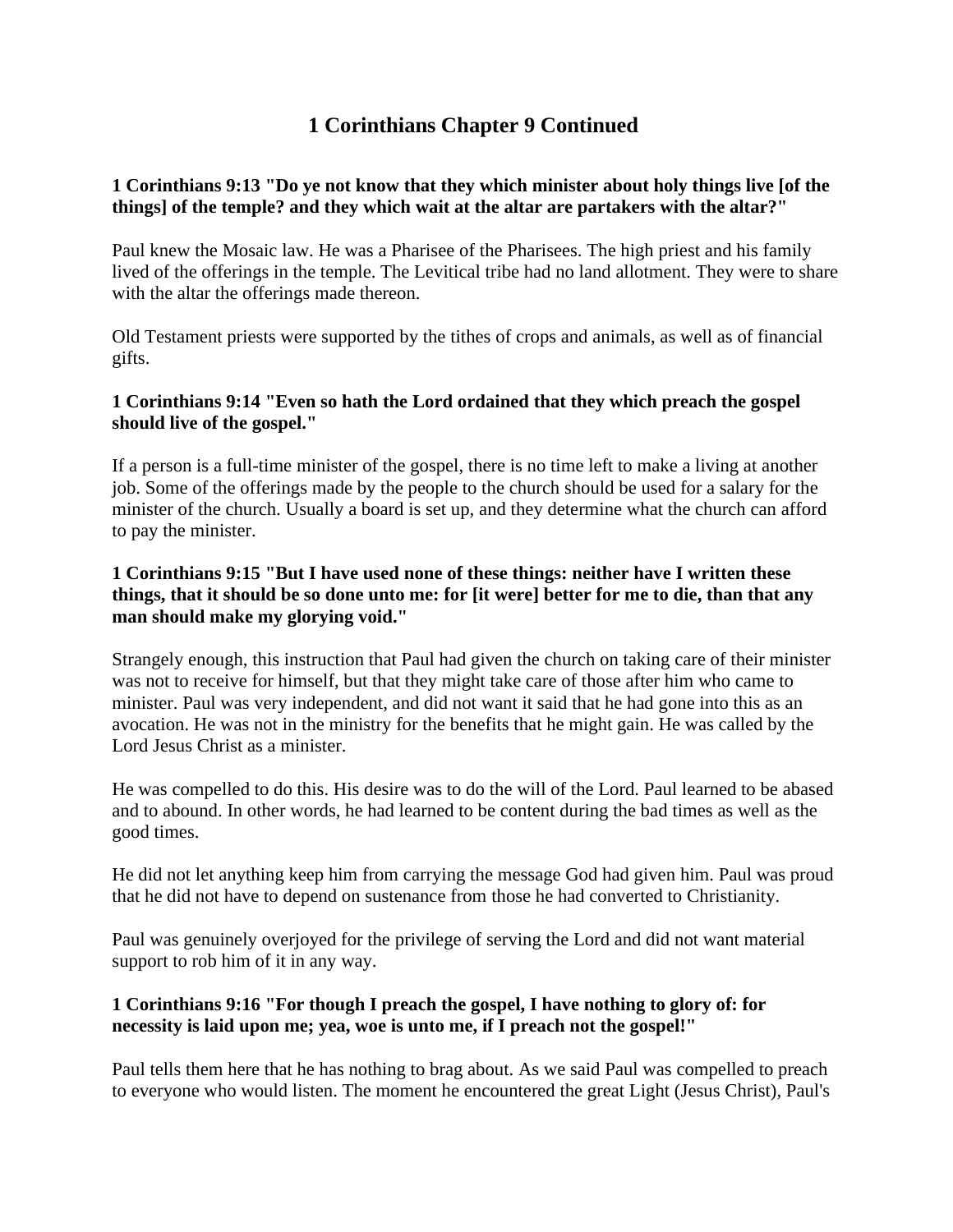entire life was changed. He had been zealous to capture the Christians and imprison them, because he thought he was doing God's will. Now he knows that he is doing God's will, and he is even more zealous to tell of Jesus. Paul wanted to please God all the time; he was just not fully informed. That is the way with many people today that are off in error. They are just not fully informed. They want to do the will of God but they just do not know what His will is for their lives.

After Paul became fully informed, he used the rest of his life to preach the good news of Jesus Christ. Paul was not caught up in boasting, but in thanksgiving that he had learned the truth.

"Woe": This means that God's severest chastening is reserved for unfaithful ministers (Heb. 13:17; James 3:1).

## **1 Corinthians 9:17 "For if I do this thing willingly, I have a reward: but if against my will, a dispensation [of the gospel] is committed unto me."**

Paul was called of God to carry this message. He had a choice to do it or not. He willingly chose to carry this message of Christ.

"Against my will": This does not indicate that Paul was unwilling to obey but that his will had no part in the call itself. Since it was God's sovereign choice and call, he received not a "reward," but a "stewardship" (a valuable responsibility or duty to be carefully managed).

Since he followed the will of God, there will be a great reward awaiting him in heaven. "Dispensation", in the verse above, means administration. The gospel then, was given to him to administer.

## **1 Corinthians 9:18 "What is my reward then? [Verily] that, when I preach the gospel, I may make the gospel of Christ without charge, that I abuse not my power in the gospel."**

As we said in a previous lesson, Paul decided to work as a tentmaker to make his own way, so he could give freely to all who would receive the gospel of Jesus Christ. Paul explains that great power had been given unto him pertaining to the gospel. He refused to use that power to further himself.

"My reward" meaning not money, but the privilege of preaching the gospel without support, was Paul's reward, so that he set aside his liberty.

## **1 Corinthians 9:19 "For though I be free from all [men], yet have I made myself servant unto all, that I might gain the more."**

By choice, he set aside his right to be supported, and thus "enslaved" himself to self-support, in order to remove a potential offense and win more people to Jesus Christ.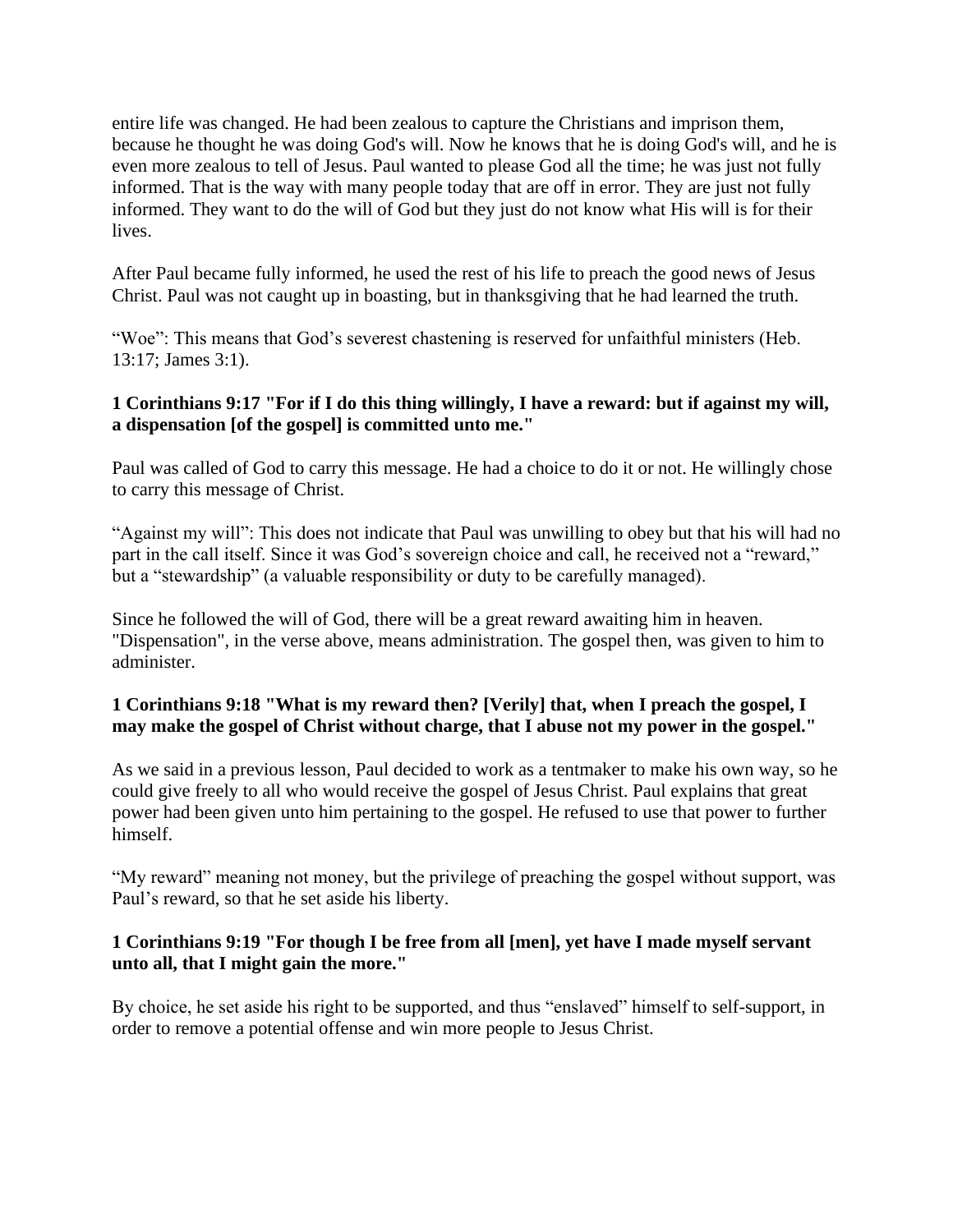#### **1 Corinthians 9:20 "And unto the Jews I became as a Jew, that I might gain the Jews; to them that are under the law, as under the law, that I might gain them that are under the law;"**

This, and the verses following, explains a lot of the things that most do not understand about Paul. Paul brought the gospel message to each group in a different way. He did not alter their customs, but brought the gospel message to each within their customs.

When Paul was ministering to Jews, he was quick to remind them that he was a Jew. He would tell them that he was a Pharisee of the Pharisees.

Within the limits of God's Word and his Christian conscience, he would be as culturally and socially Jewish as necessary when witnessing to Jews. He was not bound to ceremonies and traditions of Judaism. All legal restraints had been removed, but there was the constraint of love.

He kept the law, to impress those who were under the law that he was not trying to do away with the law. He wanted, at any cost, to be allowed to tell them of Jesus (their Messiah).

# **1 Corinthians 9:21 "To them that are without law, as without law, (being not without law to God, but under the law to Christ,) that I might gain them that are without law."**

He proclaimed grace through the sacrifice of Jesus, when he was speaking to Gentiles. To these people, he was a Christian and nothing more. He tried to reach each group where they were.

Paul was not suggesting the violating of God's moral law, but, as he explained, not being lawless toward God, but abiding by the law of Jesus Christ (James 1:25; 2:8 and 2:12).

## **1 Corinthians 9:22 "To the weak became I as weak, that I might gain the weak: I am made all things to all [men], that I might by all means save some."**

"Weak": Meaning he stooped to make the gospel clear at the lower level of comprehension, which Paul no doubt had done often while dealing with the Corinthians themselves. "All things … all means": Within the bounds of God's Word, he would not offend the Jew, Gentile or those weak in understanding. Not changing Scripture or compromising the truth, he would condescend in ways that could lead to salvation.

## **1 Corinthians 9:23 "And this I do for the gospel's sake, that I might be partaker thereof with [you]."**

Paul explains that his goal is to further the gospel. Whatever it takes for Paul to be allowed to bring the gospel message, is what he is doing. Paul's aim is to take the gospel message to everyone.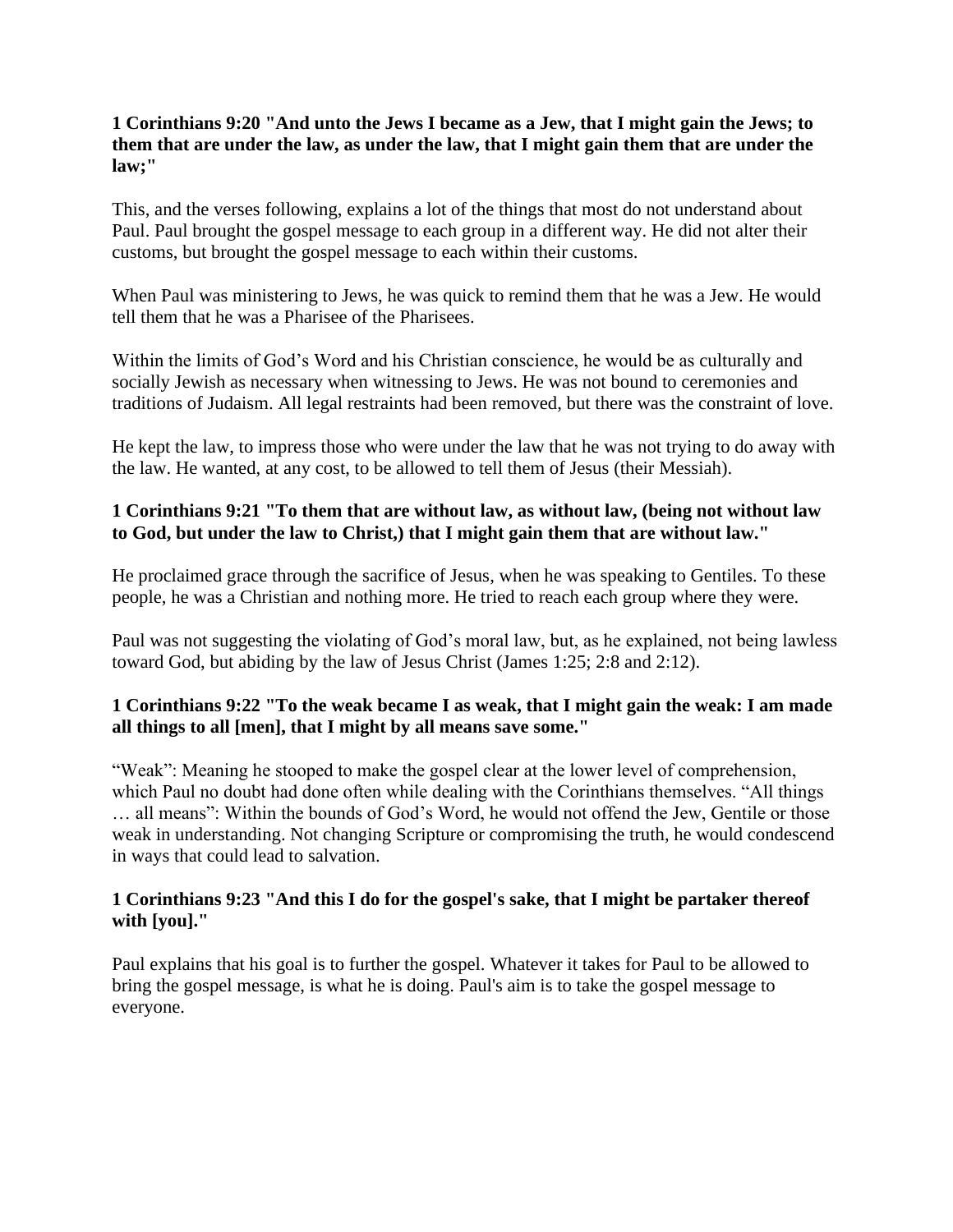In verses 24-27 we find that liberty cannot be limited without self-control, since the flesh resists limits on its freedom. Here, Paul speaks of his personal self-control.

#### **1 Corinthians 9:24 "Know ye not that they which run in a race run all, but one receiveth the prize? So run, that ye may obtain."**

The Greeks enjoyed two great athletic events, the Olympic games and the Isthmian games and because the Isthmian events were held in Corinth, believers there were quite familiar with this analogy of running to win.

Racing was very prominent in Corinth in those days. The races were very similar to what is done in the Olympics today. Again, Paul is giving an example that they will understand. Life is very much like a race. We are all trying to make it to the finish line. Christianity is a race that is run on a narrow path. We are to look straight ahead to the Lord. Our path is lit by the Light of Jesus.

We must never stop, until the end is reached. We must not wander off the track and lose our way. We must never turn back. This race is for everlasting life. The prize that the Christian wins is everlasting life with the Lord Jesus. We must run and not be weary.

#### **1 Corinthians 9:25 "And every man that striveth for the mastery is temperate in all things. Now they [do it] to obtain a corruptible crown; but we an incorruptible."**

These young men that ran in the physical race took good care of their bodies. They did not indulge in strong drink, or in anything else that might cause them not to be strong. They disciplined their lives, so their body would be in good condition to run.

The very worst thing a Christian can do is to eat or drink anything that will alter their ability to think. Christians must be totally free of drugs and alcohol, so they will be able to think clearly enough to make correct decisions. Christians must live disciplined lives as well. We must not allow ourselves to get involved in worldly things.

"Temperate" meaning self-control, which is crucial to victory. Corruptible crown here is referring to those who race in the Olympic or Isthmian games and winning a wreath of greenery which was given to the winner of the race. But the incorruptible crown is for those who Christ will reward at his return who have been faithful to His Testimony"

## **1 Corinthians 9:26 "I therefore so run, not as uncertainly; so fight I, not as one that beateth the air:"**

Paul is saying, you don't run just to be running, but to finish the race. He is saying, he is not preaching just to hear himself speak, but to get results. There must be a goal in ministering, just as there is a finish line in a race. "Beating the air" just means action in futility, a metaphor to boxing to illustrate the point that he was no shadow boxer, just waving his arms without effect.

# **1 Corinthians 9:27 "But I keep under my body, and bring [it] into subjection: lest that by any means, when I have preached to others, I myself should be a castaway."**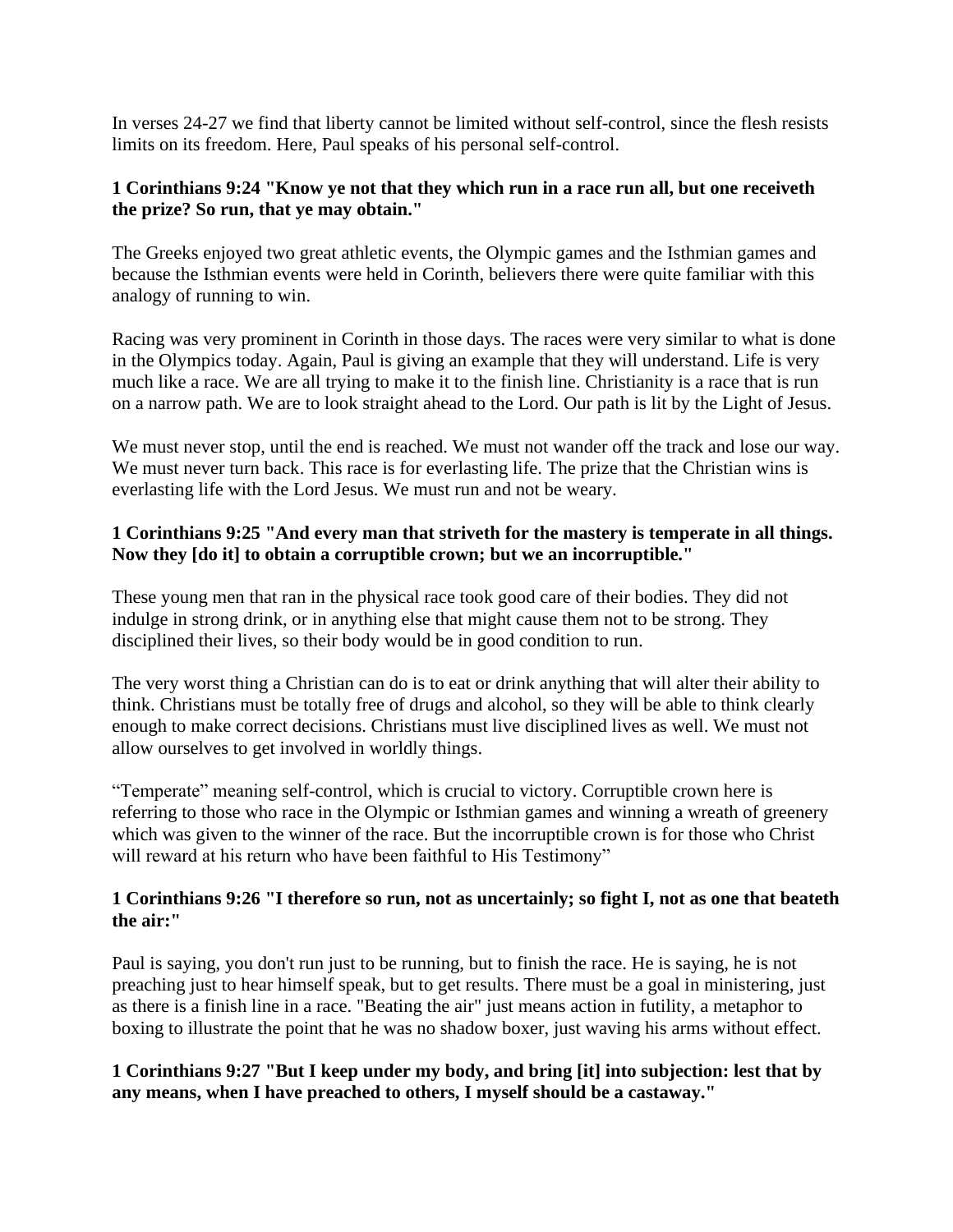Paul is saying here, that he practices what he preaches. He disciplines himself to the teachings of the Bible. He not only preaches the gospel, but lives the gospel, as well. He does not allow his body to rule his spirit. He disciplines himself, so that he will not be a hypocrite when he is teaching others. Paul lives the Christian life before all that he ministers to.

# **1 Corinthians Chapter 9 Continued Questions**

- 1. What do the ministers live of?
- 2. Why did Paul know the Mosaic law so well?
- 3. What tribe had no land allotment?
- 4. They which preach the gospel should live of the \_\_\_\_\_\_\_\_\_.
- 5. Why had Paul instructed them about giving?
- 6. Paul said, he would rather die than do what?
- 7. Paul's ministry was not an avocation, but a \_\_\_\_\_.
- 8. What is Paul saying in this?
- 9. Why are many in error today in their belief?
- 10. Paul was not caught up in boasting, but in \_\_\_\_\_\_\_\_\_\_\_.
- 11. Was it within Paul's power to refuse his call to preach?
- 12. What type salary did Paul receive for his work?
- 13. What is Paul's reward?
- 14. Verse 19 says that Paul has made himself what?
- 15. What was Paul to the Jews?
- 16. Why had he done this?
- 17. What did Paul become, when he was speaking to non-Jews?
- 18. Why must every little thing that Paul did and said not be taken for general doctrine?
- 19. Why did Paul do this?
- 20. Paul's goal was to further the \_\_\_\_\_\_\_.